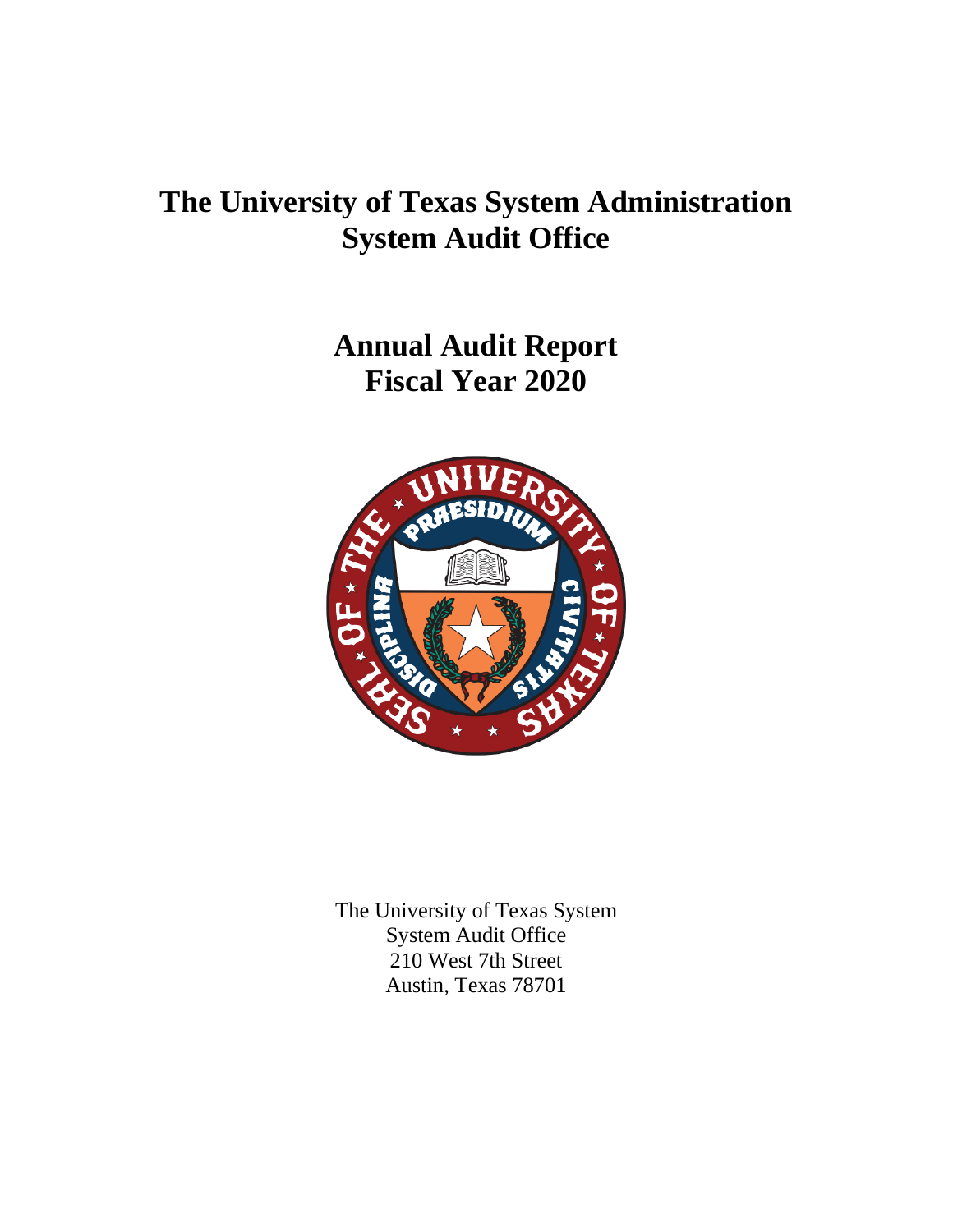

# System Audit Office<br> **TABLE OF CONTENTS**

| I. COMPLIANCE WITH TEXAS GOVERNMENT CODE, SECTION 2102.015  1 |
|---------------------------------------------------------------|
|                                                               |
|                                                               |
|                                                               |
|                                                               |
|                                                               |
|                                                               |
|                                                               |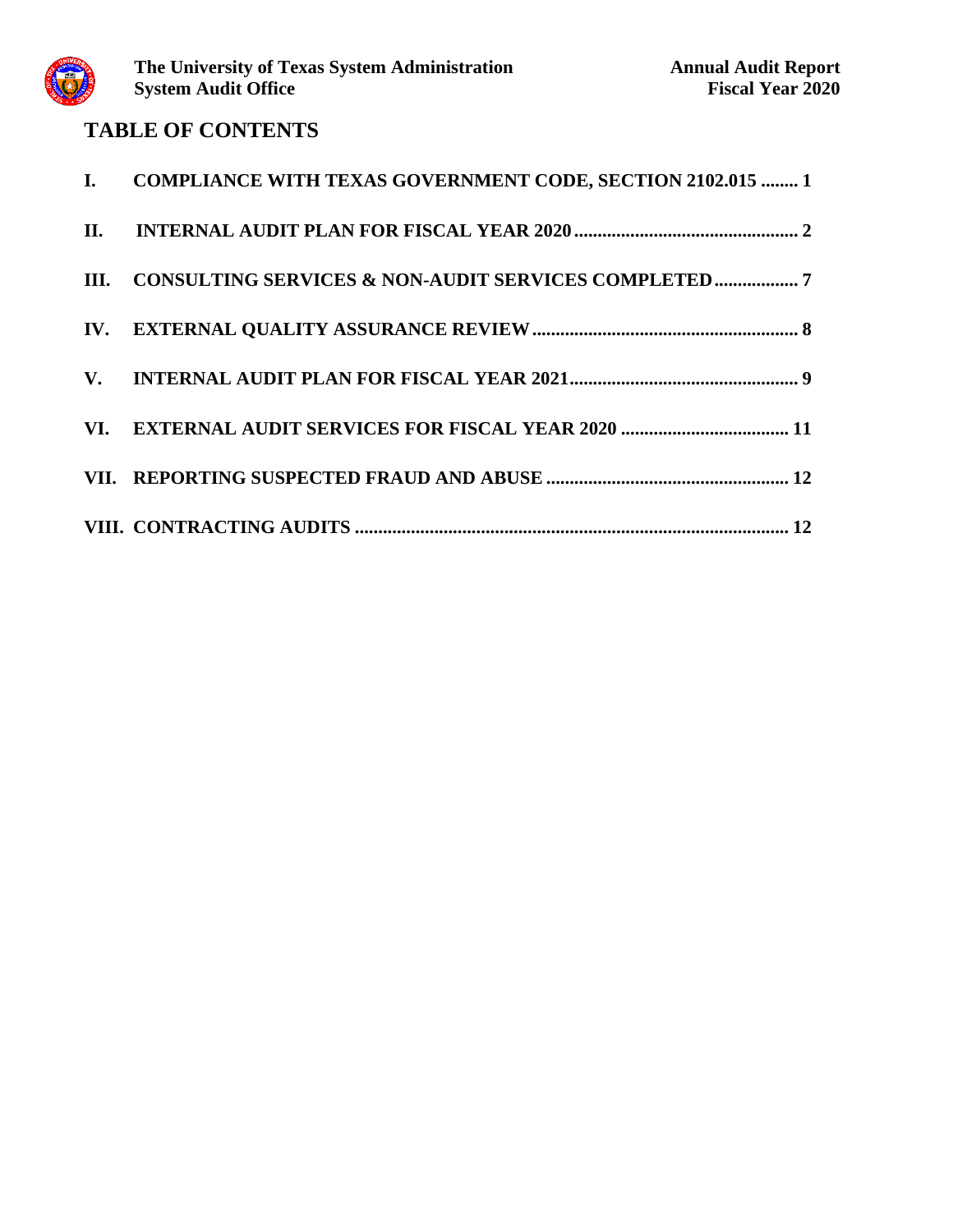#### **I. Compliance with Texas Government Code, Section 2102.015: Posting the Internal Audit Plan, Internal Audit Annual Report, and Other Audit information on Internet Web site**

The System Audit Office FY 2020 Internal Audit Annual Report, which includes its approved FY 2021 Annual Audit Plan (see Section V) and a summary of weaknesses/concerns and related actions taken resulting from the FY 2020 Annual Audit Plan (see Section II), can be found on the UT System website (specifically, the "Reports to State" webpage <http://www.utsystem.edu/documents/reports-state> , choosing "Annual Audit Reports" from the "Report Type" drop down menu). The annual report can also be found at<http://www.utsystem.edu/offices/system-audit/about-internal-audit>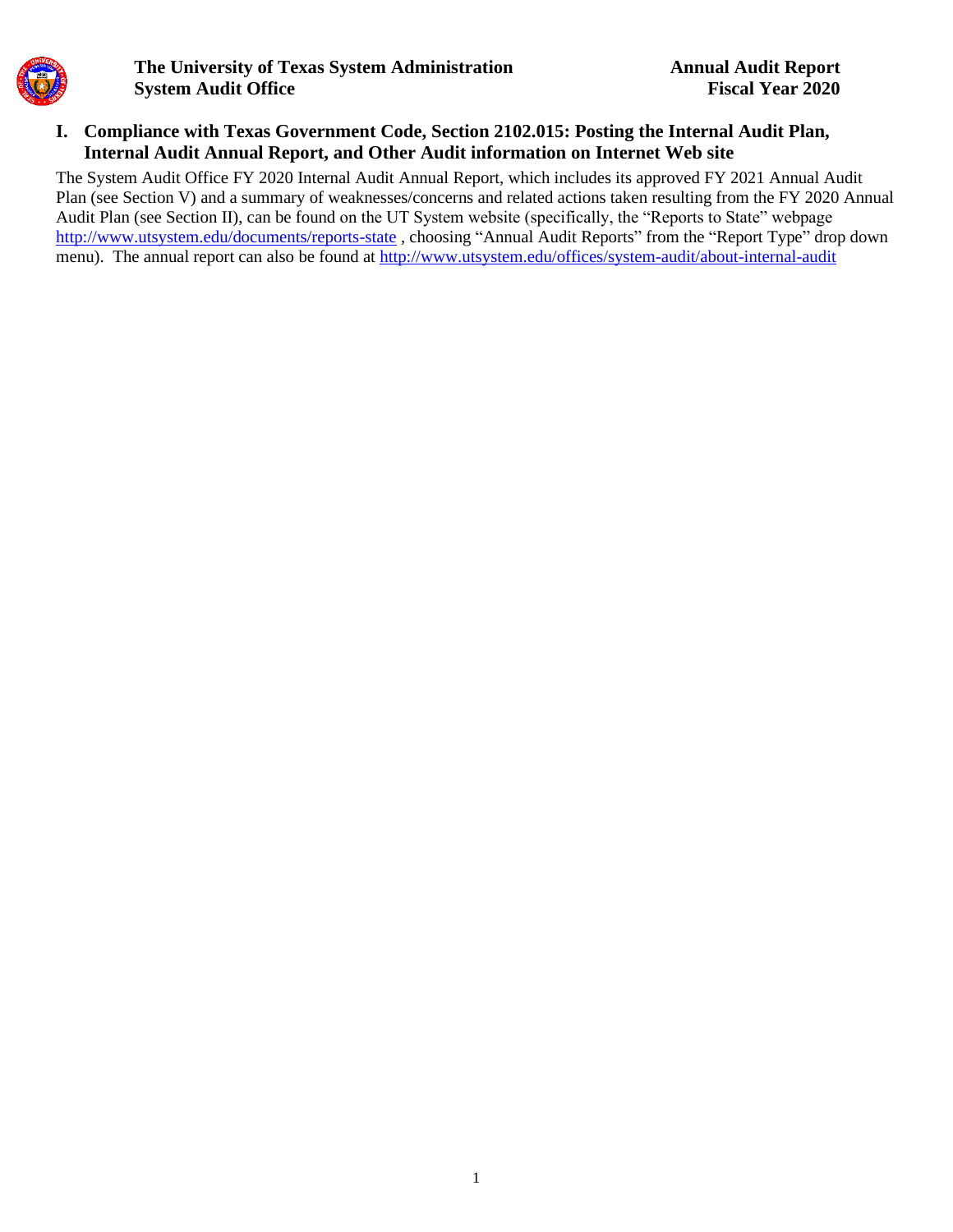

### **II. Internal Audit Plan for Fiscal Year 2020**

| FY 2020 Audit Plan - Engagements                                                                          | <b>Status of Plan</b> |
|-----------------------------------------------------------------------------------------------------------|-----------------------|
| <b>Assurance Engagements</b>                                                                              |                       |
| <b>Business Process and Departmental Reviews</b>                                                          | Postponed to FY21     |
| Oil and Gas Audit - Diamondback                                                                           | Carryforward to FY21  |
| <b>Account Reconciliation Process Audit</b>                                                               | Postponed to FY21     |
| Database Applications Audit                                                                               | 10/1/2020             |
| IT Asset Management Audit (TAC 202)                                                                       | 8/24/2020             |
| GPO Accreditation Applications Review                                                                     | 8/24/2020             |
| <b>GPO Control Validation Review</b>                                                                      | 8/26/2020             |
| Employee Onboarding and Offboarding Process Audit                                                         | Postponed to FY21     |
| Governance and Management of Shared Systems, Services, and Infrastructure Audit                           | 9/22/2020             |
| <b>Advisory and Consulting Engagements</b>                                                                |                       |
| Internal Lending Program (ILP) Consulting                                                                 | 2/18/2020             |
| <b>UTIMCO Risk Information Consulting</b>                                                                 | 2/25/2020             |
| UT Health Intelligence Platform (HIP) Consulting                                                          | 7/22/2020             |
| Chief Information Security Officer (CISO) SharePoint Consulting                                           | 9/23/2020             |
| <b>Benefitfocus® Consulting</b>                                                                           | Ongoing – Report NA   |
| <b>Enterprise Risk Management Consulting</b>                                                              | Ongoing - Report NA   |
| Security Assessments Action Plans Monitoring                                                              | Postponed to FY21     |
| COVID-19 Related Advisory Services                                                                        | Ongoing - Report NA   |
| <b>Construction Consulting</b>                                                                            | <b>NA</b>             |
| General Audit Assistance to System Administration                                                         | Ongoing - Report NA   |
| System Administration Committees and Councils                                                             | Ongoing - Report NA   |
| UTIMCO Meetings and Oversight Activities                                                                  | Ongoing - Report NA   |
| <b>Required Engagements</b>                                                                               |                       |
| UT System Administration & Consolidated Financial Audit Assistance, including Guidance to<br>Institutions | Deloitte Report       |
| UTIMCO CEO/CIO & Executive Travel and Other Expenses Audit                                                | Combined              |
| Benefits Proportionality Audit & Guidance to the Institutions                                             | 6/19/2020             |
| Chancellor/Executive Travel and Entertainment Expenses Audit                                              | 9/14/2020             |
| NCAA Agreed-Upon Procedures at UT Arlington                                                               | 1/15/2020             |
| NCAA Agreed-Upon Procedures at UT El Paso                                                                 | 1/15/2020             |
| NCAA Agreed-Upon Procedures at UT Rio Grande Valley                                                       | 1/15/2020             |
| NCAA Agreed-Upon Procedures at UT San Antonio                                                             | 1/15/2020             |
| Chief Administrator Travel, Entertainment & University Residence Maintenance Expense Audits               | Postponed to FY21     |
| <b>Investigations</b>                                                                                     |                       |
| <b>UTPB</b> Special Review                                                                                | <b>Internal Memo</b>  |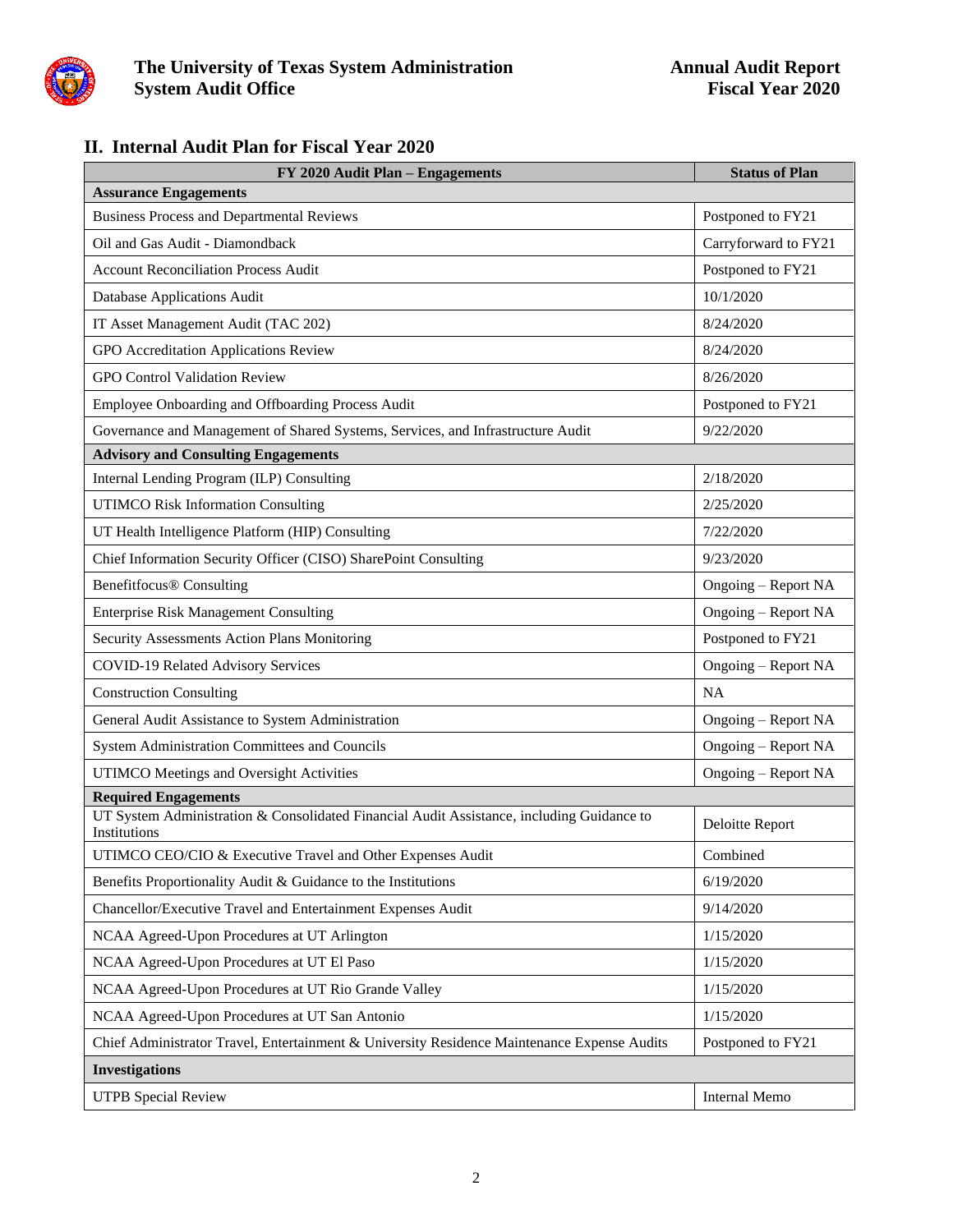

| Follow-Up                                                                     |                       |  |  |  |  |  |
|-------------------------------------------------------------------------------|-----------------------|--|--|--|--|--|
| System Audit Follow Up Procedures                                             | Various Memos         |  |  |  |  |  |
| <b>Development - Operations</b>                                               |                       |  |  |  |  |  |
| Assistance to Institutions - Academic                                         | Ongoing – Report NA   |  |  |  |  |  |
| <b>Assistance to Institutions - Health</b>                                    | Ongoing - Report NA   |  |  |  |  |  |
| <b>Assistance to Institutions - All</b>                                       | Ongoing – Report NA   |  |  |  |  |  |
| <b>Assistance to Institutions - IT Related</b>                                | Ongoing - Report NA   |  |  |  |  |  |
| Systemwide Annual Risk Assessment and Audit Plan                              | Complete – Report NA  |  |  |  |  |  |
| Audit, Compliance, and Risk Management Committee (ACRMC) and Board of Regents | Quarterly - Report NA |  |  |  |  |  |
| Systemwide Internal Audit Council                                             | Ongoing - Report NA   |  |  |  |  |  |
| Fraud and Investigation Tracking                                              | Ongoing - Report NA   |  |  |  |  |  |
| Systemwide Internal Audit Reporting                                           | Complete - Report NA  |  |  |  |  |  |
| <b>Internal Audit Strategy</b>                                                | Ongoing – Report NA   |  |  |  |  |  |
| <b>General Communications</b>                                                 | Ongoing - Report NA   |  |  |  |  |  |
| Systemwide TeamMate Administration                                            | Ongoing - Report NA   |  |  |  |  |  |
| <b>Online Reporting</b>                                                       | Ongoing - Report NA   |  |  |  |  |  |
| <b>Systemwide Findings Tracking</b>                                           | Ongoing - Report NA   |  |  |  |  |  |
| Data Analytics                                                                | Ongoing - Report NA   |  |  |  |  |  |
| UT System Administration Internal Audit Committee                             | Quarterly - Report NA |  |  |  |  |  |
| Management of the Internal Audit Activity                                     | Ongoing - Report NA   |  |  |  |  |  |
| System Audit Office Annual Risk Assessment and Audit Plan                     | Complete - Report NA  |  |  |  |  |  |
| <b>System Audit Quality Assurance Activities</b>                              | Ongoing – Report NA   |  |  |  |  |  |
| TeamMate Maintenance, Website Updates, SP Site Management                     | Ongoing - Report NA   |  |  |  |  |  |
| <b>External Reporting and Requests</b>                                        | Ongoing - Report NA   |  |  |  |  |  |
| <b>Development - Initiatives and Education</b>                                |                       |  |  |  |  |  |
| Systemwide Initiative - Advisory Services                                     | Ongoing - Report NA   |  |  |  |  |  |
| Systemwide Initiative - Auditor IT Skill Development                          | Ongoing - Report NA   |  |  |  |  |  |
| Quality Program and Metrics Implementation                                    | Ongoing - Report NA   |  |  |  |  |  |
| Resource Capabilities and Knowledge/Resource Management                       | Ongoing – Report NA   |  |  |  |  |  |
| <b>Internal Audit Staff Training</b>                                          | Ongoing – Report NA   |  |  |  |  |  |
| Professional Organizations and Associations                                   | Ongoing - Report NA   |  |  |  |  |  |

#### *Deviations from Audit Plan Submitted:*

The System Audit Office completed its FY 2020 annual audit plan except for the deviations noted below. A few engagements for which reports had not yet been issued at the end of FY 2020 were carried forward for completion in FY 2021. Changes from the original FY 2020 annual audit plan were presented to and approved by the UT System Administration Internal Audit Committee throughout the fiscal year as follows.

- *Postponed:* Business Process and Departmental Reviews, Account Reconciliation Process, Employee Onboarding and Offboarding Process, Security Assessments Action Plans Monitoring, Presidential Travel and Entertainment (T&E) Expenses
- *Combined:* T&E Expenses hours for UTIMCO were combined into the Chancellor/Executives T&E Expenses
- *Added:* CISO SharePoint Consulting and COVID-19 Related Advisory Services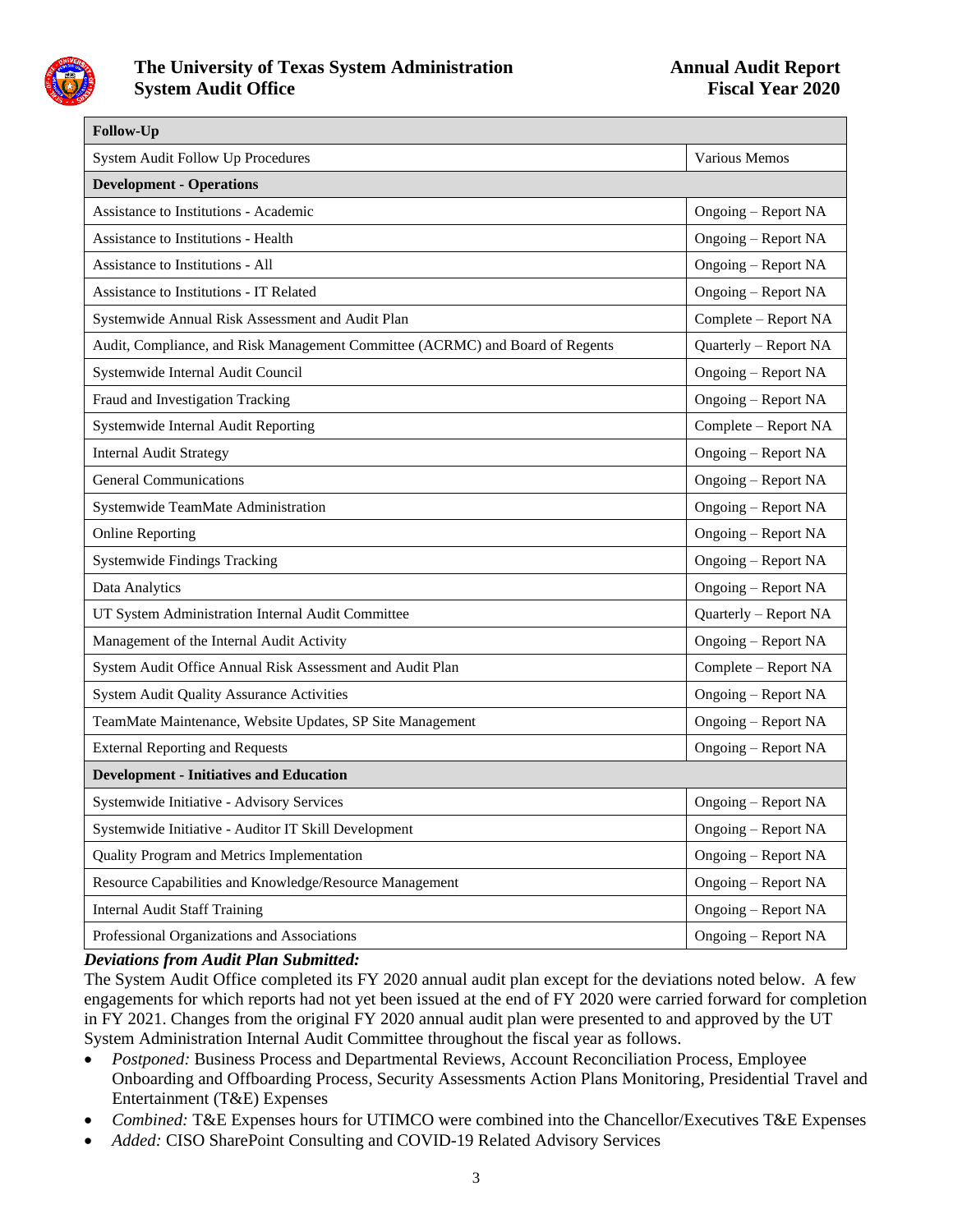

#### *TEC Section 51.9337(h):*

Senate Bill 20 (84th Legislative Session) made several modifications and additions to Texas Government Code (TGC) and Texas Education Code (TEC) related to purchasing and contracting. Effective September 1, 2015, TEC §51.9337 requires that, "The chief auditor of an institution of higher education shall annually assess whether the institution has adopted the rules and policies required by this section and shall submit a report of findings to the state auditor." The System Audit Office conducted this required assessment for FY 2020, and found the following:

Based on review of current institutional policy and the UT System Board of Regents' Rules and Regulations, UT System Administration has generally adopted all of the rules and policies required by TEC §51.9337. Review and revision of System policy is an ongoing process. These rules and policies will continue to be assessed annually to ensure continued compliance with TEC 51.9337.

#### *Compliance with the Benefits Proportionality Audit Requirements for Higher Education Institution:*

Rider 8, page III-48, of the General Appropriations Act (86th Legislature) requires that an audit examine appropriation years (AY) 2017 through 2019. To comply with this, a benefits proportionality audit was conducted as part of the FY 2020 annual audit plan and issued on June 19, 2020 (and is included in Section II below). Because our prior audit of proportional benefits included AY 2017, only 2018 and 2019 were included this year.

#### *TGC Section 2102.015:*

A summary table of recommendations made to address issues identified from FY 2020 engagements, the actions planned to be taken by management, and the current implementation status is included on the following pages to address web site posting requirements as required by Texas Government Code Section 2102.015.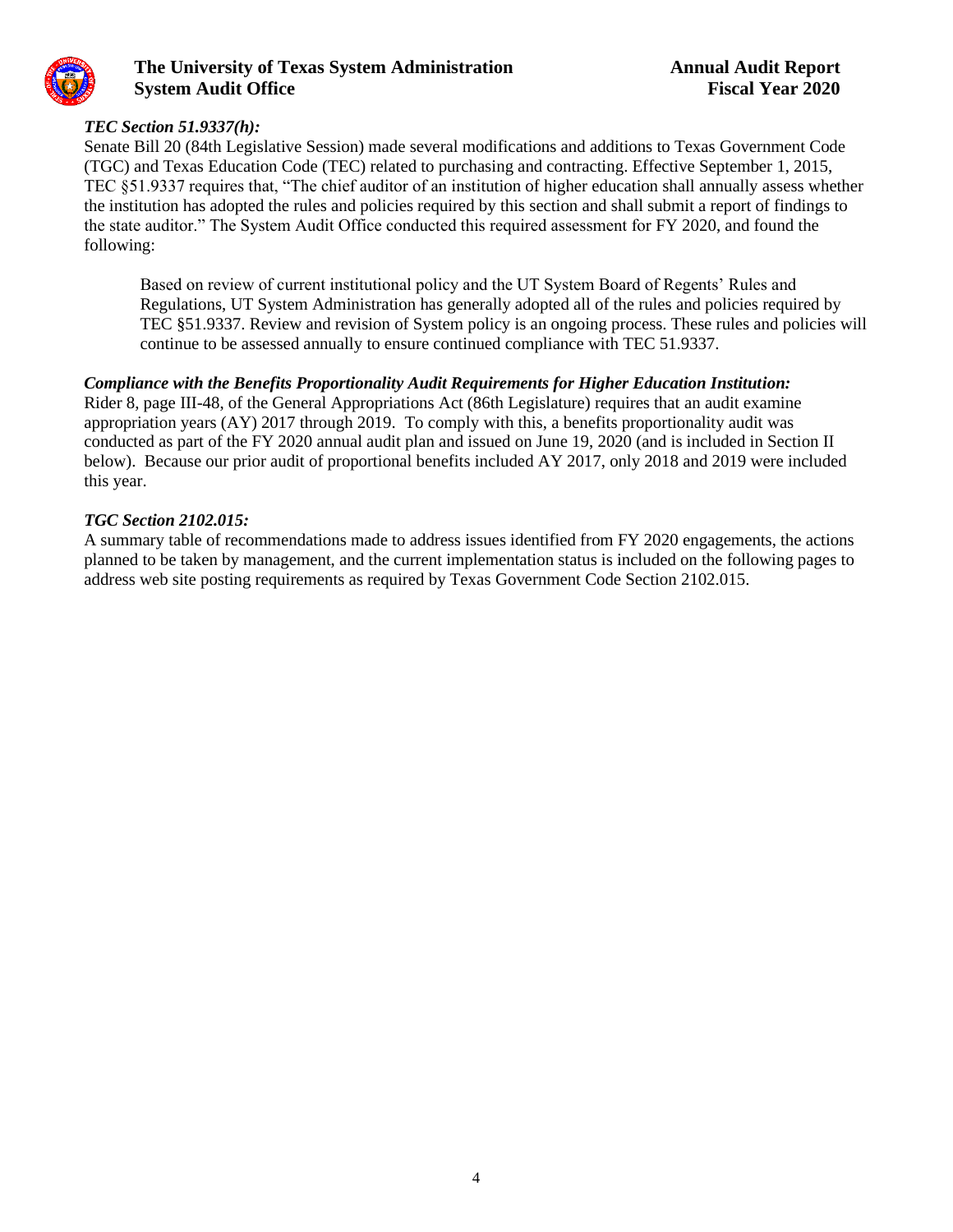

| <b>Report Date</b> | <b>Report Name</b>                                                                              | <b>Observations</b>                                                                                                                                                                                                                                                                                                                                                                              | <b>Management Response/Action Plan</b>                                                                                                                                                                                                                                                                                                                                                                                                                                                                                                                                                                                                                                                                                                                                                                                                                                                                                                                                                                                                                                                                                                                                                                                                                                                                                                                                                                                                                                                                                                                                                                                                                                                                                                                                                | <b>Status</b>                |  |  |
|--------------------|-------------------------------------------------------------------------------------------------|--------------------------------------------------------------------------------------------------------------------------------------------------------------------------------------------------------------------------------------------------------------------------------------------------------------------------------------------------------------------------------------------------|---------------------------------------------------------------------------------------------------------------------------------------------------------------------------------------------------------------------------------------------------------------------------------------------------------------------------------------------------------------------------------------------------------------------------------------------------------------------------------------------------------------------------------------------------------------------------------------------------------------------------------------------------------------------------------------------------------------------------------------------------------------------------------------------------------------------------------------------------------------------------------------------------------------------------------------------------------------------------------------------------------------------------------------------------------------------------------------------------------------------------------------------------------------------------------------------------------------------------------------------------------------------------------------------------------------------------------------------------------------------------------------------------------------------------------------------------------------------------------------------------------------------------------------------------------------------------------------------------------------------------------------------------------------------------------------------------------------------------------------------------------------------------------------|------------------------------|--|--|
| 6/19/20            | <b>Benefits Proportionality</b><br>Audit                                                        | This audit resulted in no findings. Based on audit procedures performed, the Benefits Proportionality by Fund Report as submitted to the<br>State Comptroller, was accurate.                                                                                                                                                                                                                     |                                                                                                                                                                                                                                                                                                                                                                                                                                                                                                                                                                                                                                                                                                                                                                                                                                                                                                                                                                                                                                                                                                                                                                                                                                                                                                                                                                                                                                                                                                                                                                                                                                                                                                                                                                                       |                              |  |  |
| 8/24/20            | IT Asset Management<br>Audit (TAC 202)                                                          | The report contains confidential information and is not subject to the disclosure requirements of the Texas Public<br>Information Act based on the Texas Government Code §552.139. Specific results of the audit were provided to<br>appropriate members of UT System management.                                                                                                                |                                                                                                                                                                                                                                                                                                                                                                                                                                                                                                                                                                                                                                                                                                                                                                                                                                                                                                                                                                                                                                                                                                                                                                                                                                                                                                                                                                                                                                                                                                                                                                                                                                                                                                                                                                                       |                              |  |  |
| 8/26/20            | <b>GPO</b> Control Validation<br>Review                                                         |                                                                                                                                                                                                                                                                                                                                                                                                  | Sourcing and contract management controls as communicated during the accreditation process are in place and working as intended.                                                                                                                                                                                                                                                                                                                                                                                                                                                                                                                                                                                                                                                                                                                                                                                                                                                                                                                                                                                                                                                                                                                                                                                                                                                                                                                                                                                                                                                                                                                                                                                                                                                      |                              |  |  |
| 9/14/20            | Chancellor/Executive<br>Travel and Entertainment<br><b>Expenses Audit</b>                       | This audit resulted in no reportable recommendations.                                                                                                                                                                                                                                                                                                                                            |                                                                                                                                                                                                                                                                                                                                                                                                                                                                                                                                                                                                                                                                                                                                                                                                                                                                                                                                                                                                                                                                                                                                                                                                                                                                                                                                                                                                                                                                                                                                                                                                                                                                                                                                                                                       |                              |  |  |
| 9/22/20            | Governance and<br>Management of Shared<br>Systems, Services, and<br><b>Infrastructure Audit</b> | <b>Observation 1:</b><br>Governance committees require clear and reliable data to<br>effectively make informed business decisions.<br>Inconsistent tracking and reporting on resource use and<br>project status across the shared systems pillars limits<br>stakeholders' visibility to ensure ongoing alignment with<br>operational priorities and campus resource availability<br>when needed. | <b>Management Action Plan 1:</b><br>Shared Information Services (SIS) acknowledges<br>internal processes to better track SIS resourcing,<br>communicate current capacity levels and fine tune the<br>data repository for future project planning purposes<br>should be improved. Starting in July 2020, SIS began to<br>investigate different solutions to assist with establishing<br>a consistent resourcing and project tracking process<br>across the PeopleSoft modules to provide better visibility<br>into currently slated initiatives. The tools currently<br>under review are Microsoft Project Online, Cherwell<br>Project and Portfolio Management (PPM), and Cherwell<br>Release Management. Since initiation, SIS has begun to<br>internally pilot Microsoft Project Online. SIS will<br>continue to test each product to find the most<br>comprehensive tool or set of tools to aid in the<br>resourcing and project tracking effort. Once the tool set<br>is defined, SIS will implement the chosen tool(s) and<br>refine internal processes accordingly. Once<br>implemented, the tool(s) will be used to provide current<br>project and resource status and compile data in a central<br>repository that SIS, governance committees, and<br>institutions can utilize for planning purposes.<br>SIS recognizes that there are additional efforts that can<br>be done in parallel with the tool evaluation in order to<br>create better project and resource visibility and<br>communication to the institutions. SIS has outlined the<br>current Requirement and Enhancement Development<br>(RED) process and are continuing to document the roles<br>and responsibilities of SIS, Functional Committees, the<br>Operating Committee, and the Executive Committee in | Follow-up to be<br>performed |  |  |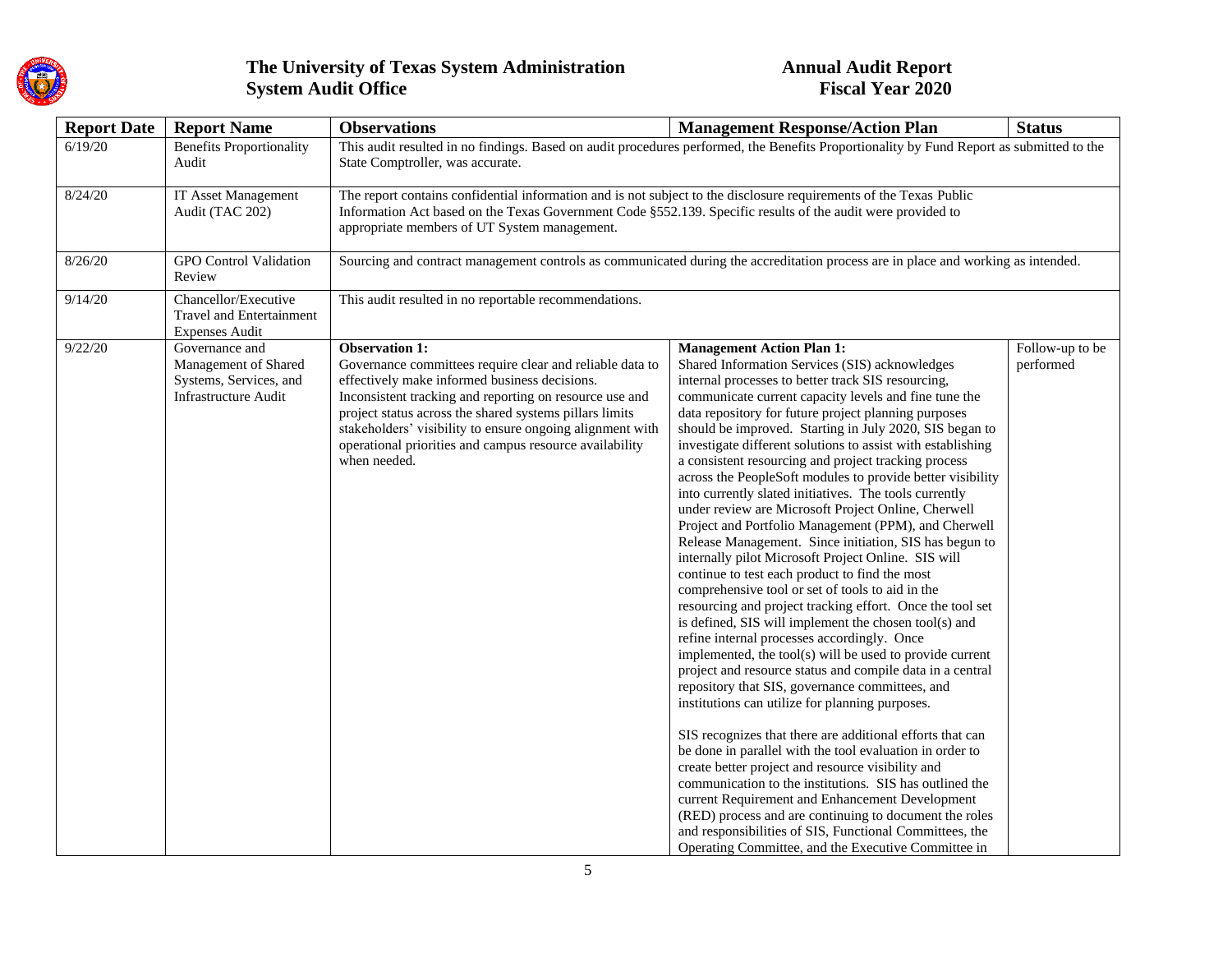

| <b>Report Date</b> | <b>Report Name</b>                                                                                             | <b>Observations</b>                                                                                                                                                                                                                                                                                                                                                                                                                                                          | <b>Management Response/Action Plan</b>                                                                                                                                                                                                                                                                                                                                                                                                                                                                                                                                                                                                                                                                                                                                                                                                                                                                                                                                                                                                                                                                                                                                                                                                                                                      | <b>Status</b>                |
|--------------------|----------------------------------------------------------------------------------------------------------------|------------------------------------------------------------------------------------------------------------------------------------------------------------------------------------------------------------------------------------------------------------------------------------------------------------------------------------------------------------------------------------------------------------------------------------------------------------------------------|---------------------------------------------------------------------------------------------------------------------------------------------------------------------------------------------------------------------------------------------------------------------------------------------------------------------------------------------------------------------------------------------------------------------------------------------------------------------------------------------------------------------------------------------------------------------------------------------------------------------------------------------------------------------------------------------------------------------------------------------------------------------------------------------------------------------------------------------------------------------------------------------------------------------------------------------------------------------------------------------------------------------------------------------------------------------------------------------------------------------------------------------------------------------------------------------------------------------------------------------------------------------------------------------|------------------------------|
| 9/22/20            | Governance and<br>Management of Shared<br>Systems, Services, and<br><b>Infrastructure Audit</b><br>(continued) |                                                                                                                                                                                                                                                                                                                                                                                                                                                                              | the RED process. SIS will work with the different<br>governance committees to approve these definitions.<br>(See Observation 2 Management Action Plan for<br>additional information on this effort.) Also, SIS is now<br>using a tool for long term, centralized and consistent<br>roadmap planning. SIS will begin to present these<br>roadmaps to the governance committees so they will see<br>the current SIS Project Roadmap.                                                                                                                                                                                                                                                                                                                                                                                                                                                                                                                                                                                                                                                                                                                                                                                                                                                          |                              |
|                    |                                                                                                                | <b>Observation 2:</b><br>Clearly communicated service and support<br>responsibilities for all parties, which include the service<br>provider and all participants, contribute to ensuring<br>participants' needs and expectations are met. The<br>Operating Level Agreement (OLA) establishes<br>"baseline" service expectations but does not specify the<br>responsibilities of all parties relative to governance<br>participation and testing of changes or enhancements. | <b>Management Response 2:</b><br>SIS agrees that better defining roles and responsibilities<br>of both SIS and the governance participation will<br>enhance the overall effectiveness of the OLA. SIS began<br>in July 2020 documenting the RED process, defining<br>each of the steps and detailing the interplay of each of<br>the different governance tiers in the process. In<br>conjunction with the governance committees, SIS will<br>continue to define the roles and responsibilities of each<br>governance tier in the RED process. SIS will work<br>directly with the different governance bodies to then<br>agree to the overall definitions, roles, responsibilities,<br>and process. Once all parties agree to the documented<br>responsibilities and process, SIS will add an appendix to<br>the OLA that will contain the agreed upon details. In<br>addition to the RED process, additional updates to the<br>OLA will be made to further define SIS services. After<br>updating the OLA with these changes, each institution<br>will sign off on the updated OLA, a change from the past<br>procedure of governance body sign off. SIS will need<br>the governance committees and institutions to prioritize<br>this effort in conjunction SIS to cure this observation. | Follow-up to be<br>performed |
| 10/1/20            | <b>Database Applications</b><br>Audit                                                                          | The report contains confidential information and is not subject to the disclosure requirements of the Texas Public<br>Information Act based on the Texas Government Code §552.139. Specific results of the audit were provided to<br>appropriate members of UT System management.                                                                                                                                                                                            |                                                                                                                                                                                                                                                                                                                                                                                                                                                                                                                                                                                                                                                                                                                                                                                                                                                                                                                                                                                                                                                                                                                                                                                                                                                                                             |                              |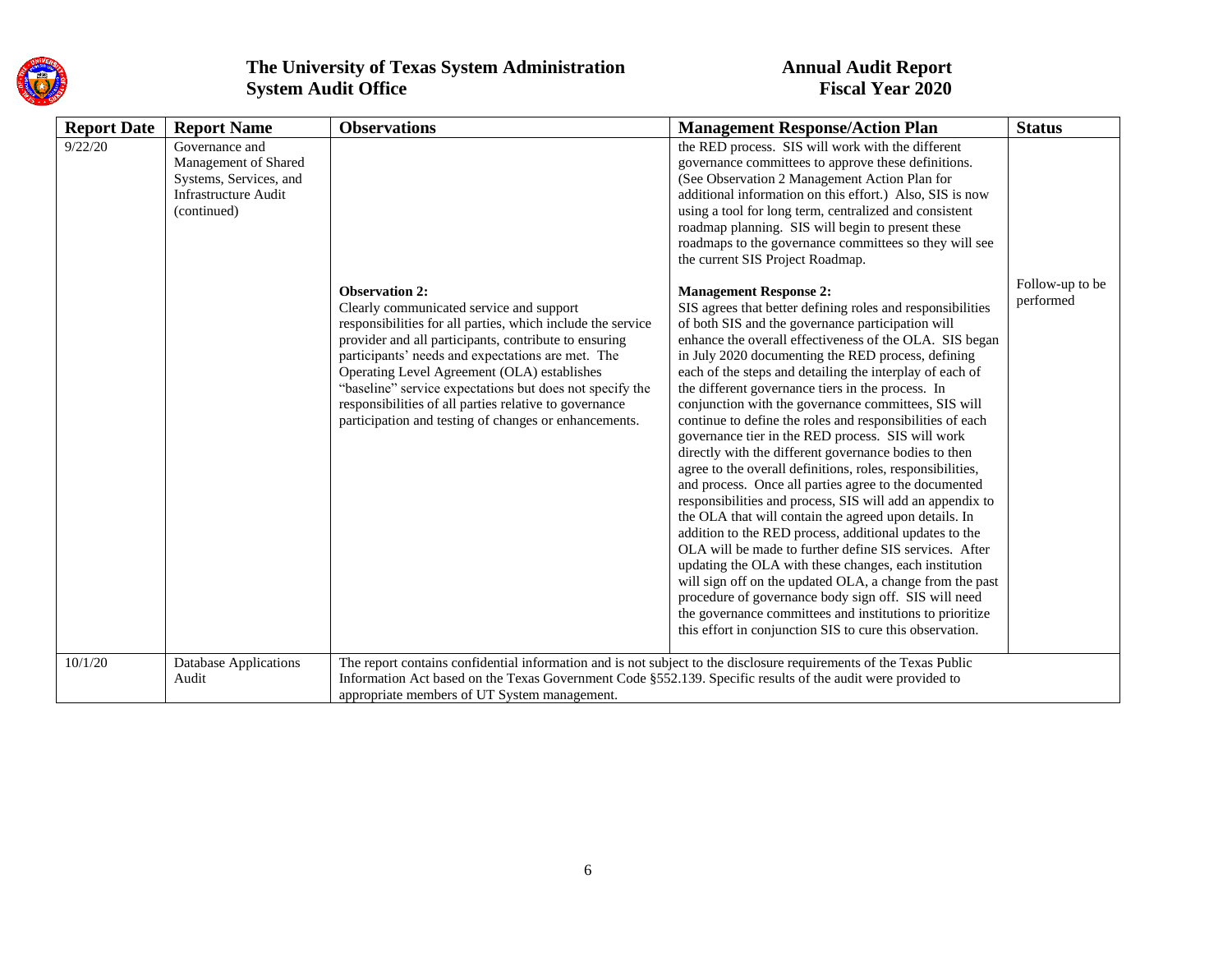

| <b>III. Consulting Services &amp; Non-audit Services Completed</b> |  |  |  |  |
|--------------------------------------------------------------------|--|--|--|--|
|--------------------------------------------------------------------|--|--|--|--|

| <b>Report</b> |                                                                                                                             |                                                                                                                                                                                                                                                                 | <b>Observations/Results/</b>                                                                                                                                                                               |
|---------------|-----------------------------------------------------------------------------------------------------------------------------|-----------------------------------------------------------------------------------------------------------------------------------------------------------------------------------------------------------------------------------------------------------------|------------------------------------------------------------------------------------------------------------------------------------------------------------------------------------------------------------|
| <b>Date</b>   | <b>Report Name</b>                                                                                                          | <b>High-Level Objectives(s)</b>                                                                                                                                                                                                                                 | <b>Recommendations</b>                                                                                                                                                                                     |
| 01/15/20      | <b>UT Arlington NCAA</b><br>Agreed-Upon<br>Procedures                                                                       | Perform NCAA Agreed-Upon<br>Procedures on Athletics' Statement of<br>Revenues and Expenses (SRE)                                                                                                                                                                | Ensure completeness of grant-in-aid<br>(GIA) records and revise offer<br>agreement terms and conditions to<br>clarify requirements.                                                                        |
| 01/15/20      | UT El Paso NCAA<br>Agreed-Upon<br>Procedures                                                                                | Perform NCAA Agreed-Upon<br>Procedures on Athletics' SRE                                                                                                                                                                                                        | None                                                                                                                                                                                                       |
| 01/15/20      | <b>UT Rio Grande</b><br>Valley NCAA<br>Agreed-Upon<br>Procedures                                                            | Perform NCAA Agreed-Upon<br>Procedures on Athletics' SRE                                                                                                                                                                                                        | None                                                                                                                                                                                                       |
| 01/15/20      | <b>UT San Antonio</b><br>NCAA Agreed-Upon<br>Procedures                                                                     | Perform NCAA Agreed-Upon<br>Procedures on Athletics' SRE                                                                                                                                                                                                        | Ensure compliance with state law for<br>athletic advising and athletic<br>development expenses and develop a<br>process to confirm that financial aid<br>information reported is accurate and<br>complete. |
| 2/18/20       | <b>Internal Lending</b><br>Program Consulting                                                                               | Review the UT System Internal<br>Lending Program and evaluate<br>existing governance, oversight, and<br>policies.                                                                                                                                               | Internal report issued                                                                                                                                                                                     |
| 2/25/20       | The University of<br>Texas/Texas A&M<br>Investment<br>Management<br>Company's<br>(UTIMCO) Risk<br>Information<br>Consulting | Determine whether information<br>reported by the Risk Management<br>Team to the UTIMCO Board of<br>Directors Risk Committee is accurate,<br>complete, and adequately supported.                                                                                 | Internal report issued                                                                                                                                                                                     |
| 7/22/20       | <b>UT</b> Health<br><b>Intelligence Platform</b><br>(HIP) Consulting                                                        | Identify the key objectives of UT-<br>HIP, the UT System-wide population<br>health management<br>initiative, as well as the key risks<br>and actions taken to mitigate or<br>control those risks.                                                               | Internal report issued                                                                                                                                                                                     |
| 08/24/20      | <b>GPO</b> Accreditation<br>Review                                                                                          | Perform accreditation review of GPO<br>applicants                                                                                                                                                                                                               | Internal memos issued                                                                                                                                                                                      |
| 9/23/20       | Chief Information<br>Security Officer<br>(CISO) SharePoint<br>Consulting                                                    | Review access controls and logical<br>segmentation in place to ensure data<br>protection on a SharePoint site<br>intended for the sharing of<br>confidential or highly sensitive<br>information with chief information<br>security officers at UT institutions. | Internal report issued                                                                                                                                                                                     |
| Various       | <b>Special Reviews</b>                                                                                                      | Special investigative reviews<br>conducted at select UT institutions<br>and UT System Administration                                                                                                                                                            | Reports/memos issued, as appropriate                                                                                                                                                                       |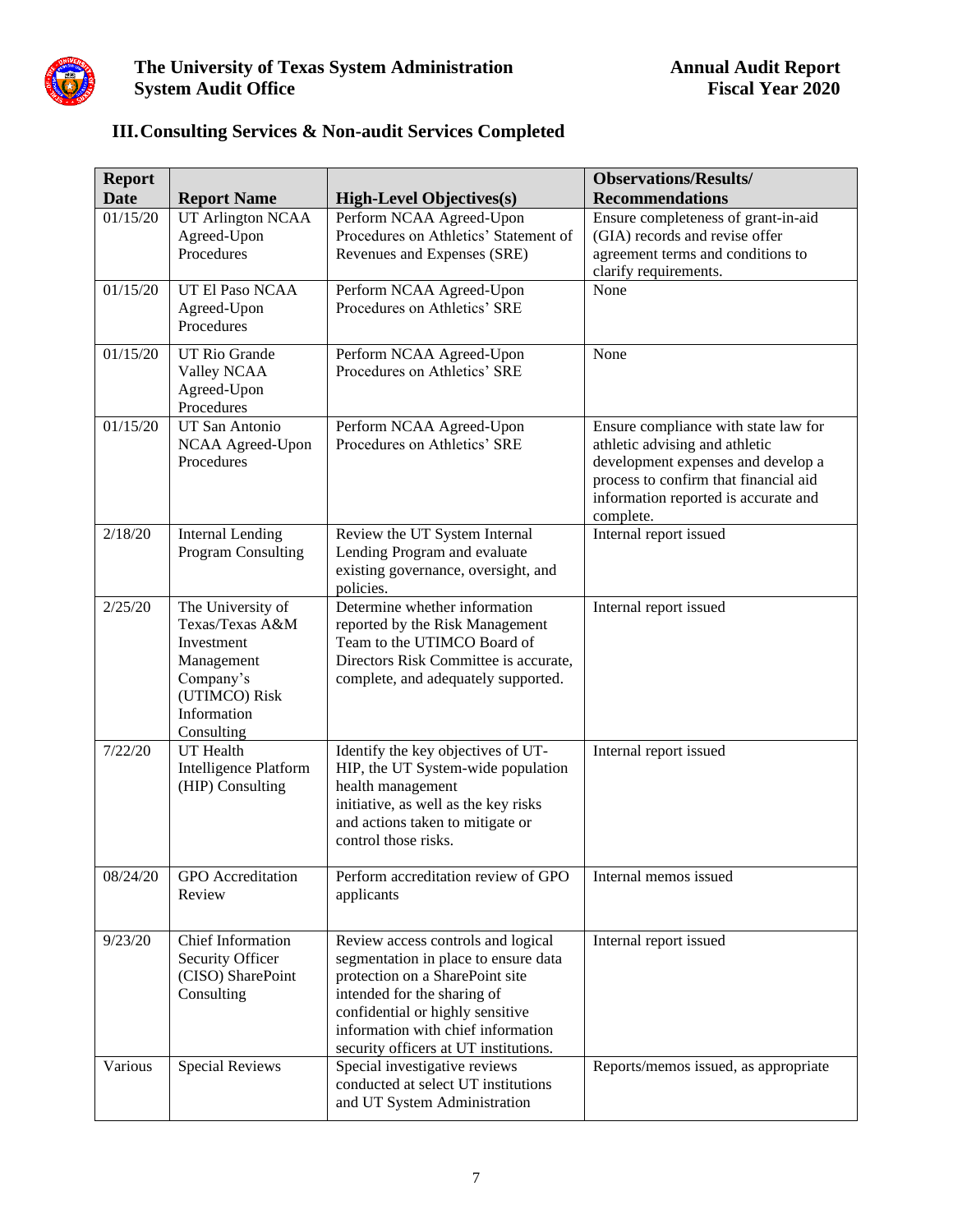

#### **IV.External Quality Assurance Review**



**May** 25, 2017

Mr. J. Michael Peppers, Chief Audit Executive The University of Texas System Administration

In May 2017, The University of Texas (UT) System Administration Audit Office (System Audit or IA) completed a self-assessment of internal audit activities in accordance with quidelines published by the Institute of Internal Auditors (IIA) for the performance of a quality assessment review (QAR). System Audit engaged an independent review team consisting of three internal audit professionals with extensive higher education and healthcare experience to perform an independent validation of System Audit's OAR self-assessment. The primary objective of the validation was to verify the assertions made in the QAR report concerning IA's conformity to the Institute of Internal Auditor's International Standards for the Professional Practice of lntemaf Auditing (the IIA standards) and Code of Ethics, Generally Accepted Government Auditing Standards (GAGAS), and the relevant requirements of the Texas Internal Auditing Act (TIAA).

The IIA's Quality Assessment Manual suggests a scale of three ratings, "generally conforms," "partially conforms," and "does not conform." "Generally conforms" is the top rating and means that an internal audit activity has a charter, policies, and processes that are judged to be in conformance with the Standards. "Partially conforms" means deficiencies in practice are noted that are judged to deviate from the Standards, but these deficiencies did not preclude the IA activity from performing its responsibilities in an acceptable manner. "Does not conform" means deficiencies are judged to be so significant as to seriously impair or preclude the IA activity from performing adequately in all or in significant areas of its responsibilities.

Based on our independent validation of **the** OAR pertormed by System Audit, we agree with System Audit's overall conclusion that the internal audit function "Generally Conforms" with the Institute of Internal Auditors' International Standards for the Professional Practice of Internal Auditing and Code of Ethics, as well as with System Audit's conclusions regarding GAGAS and TIAA requirements. our review noted strengths as well as opportunities for enhancing the internal audit function.

This information has been prepared pursuant to a dient relationship exclusively with, and solely for the use and benefit of, UT System Administration and System Audit and is subject to the terms and conditions of our related contract. Baker Tilly disclaims any contractual or other responsibility to others based on its use and, accordingly, this information may not be relied upon by anyone other than UT System Administration and System Audit.

The review team appreciates the cooperation, time, and candid feedback of executive leadership, stakeholders, and System Audit personnel.

Very truly yours.,

Caker Tilly Virchow Krause, LLP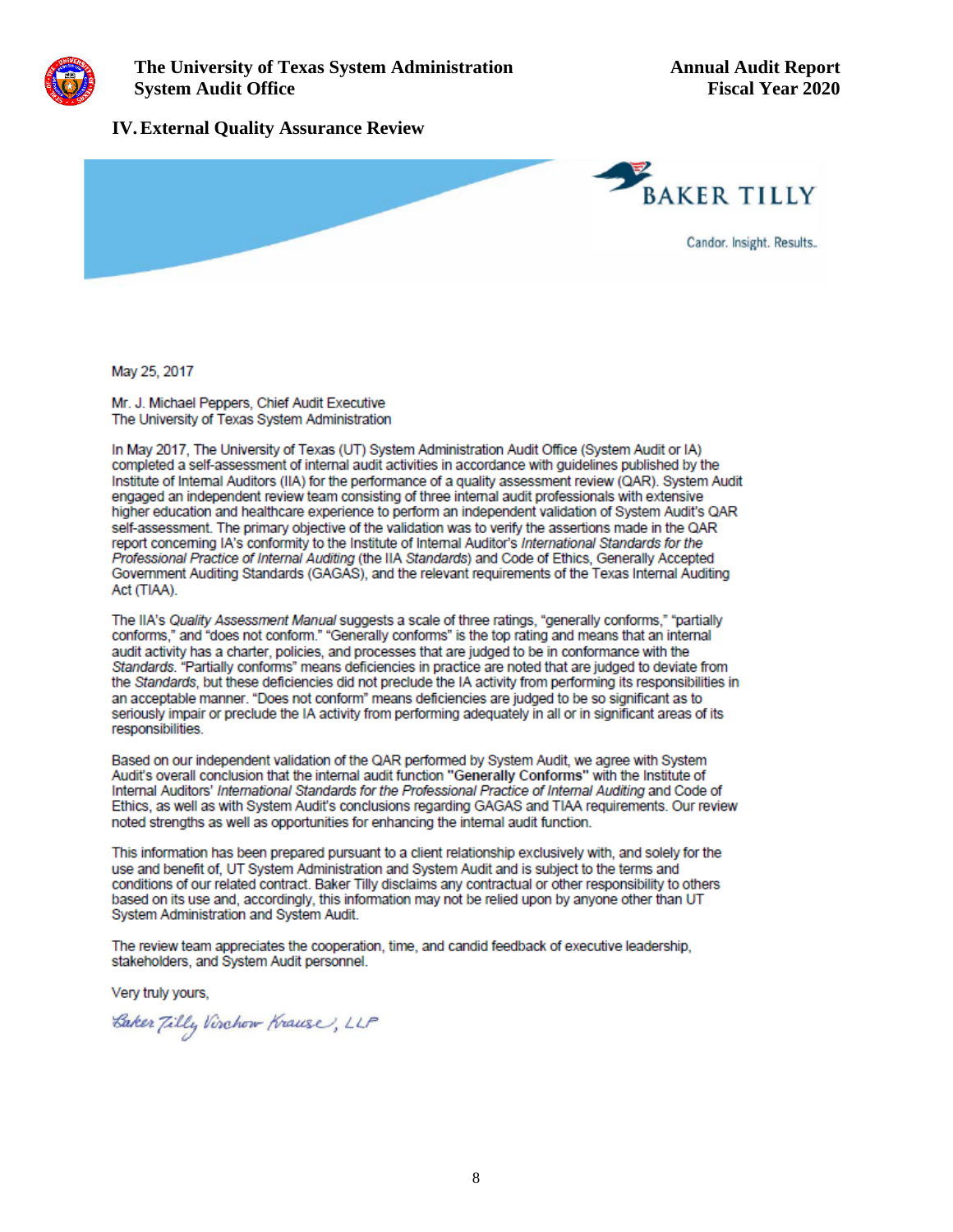

## **V. Internal Audit Plan for Fiscal Year 2021**

| FY 2021 Audit Plan                                      | <b>Budget</b> | % of<br><b>Total</b> | <b>General Objective/Description</b>                                                                                                                                        |
|---------------------------------------------------------|---------------|----------------------|-----------------------------------------------------------------------------------------------------------------------------------------------------------------------------|
| <b>Assurance Engagements</b>                            |               |                      |                                                                                                                                                                             |
| Microsoft Office 365 (O365) Audit                       |               |                      | Determine whether information security controls native to O365 have been                                                                                                    |
|                                                         |               |                      | implemented and are effective in protecting sensitive and confidential data, including but                                                                                  |
|                                                         | 500           |                      | not limited to O365-native controls directly applicable to remote work environment and                                                                                      |
|                                                         |               |                      | guidance to institutions performing a similar engagement in FY 2021.                                                                                                        |
| Arlington Regional Data Center (ARDC) Audit             |               |                      | Evaluate general controls in place to ensure the availability and security of information                                                                                   |
|                                                         | 350           |                      | resources stored and/or serviced by ARDC.                                                                                                                                   |
| Employee Onboarding and Offboarding Process Audit       |               |                      | Determine if there are proper processes and controls around onboarding and                                                                                                  |
|                                                         |               |                      | offboarding of System Administration employees related to legal/policy requirements,                                                                                        |
|                                                         | 400           |                      | system access, coverage of duties, etc. Consider PeopleSoft modernization changes and                                                                                       |
|                                                         |               |                      | transition of Criminal Background Checks to HR function.                                                                                                                    |
| UTIMCO Compliance Program Audit                         | 300           |                      | To determine whether the UTIMCO compliance program is effective and incorporates                                                                                            |
|                                                         |               |                      | the seven elements of an effective compliance program as promulgated by the U.S.                                                                                            |
|                                                         |               |                      | Federal Sentencing Guidelines.                                                                                                                                              |
| Chief Administrator Travel, Entertainment & University  | 500           |                      | Determine if chief administrators' travel, entertainment, and university residence                                                                                          |
| Residence Maintenance Expense Audit                     |               |                      | maintenance (as applicable) expenses are appropriate, accurate, and in compliance with                                                                                      |
|                                                         |               |                      | applicable policies.                                                                                                                                                        |
| <b>Account Reconciliation Process Audit</b>             |               |                      | Determine if the new account reconciliation process in PeopleSoft (SAHARA) for System                                                                                       |
|                                                         | 300           |                      | Administration is appropriate to adequate monitor reconciliation of accounts and                                                                                            |
|                                                         |               |                      | segregations of duties.                                                                                                                                                     |
| Group Purchasing Organization (GPO) Accreditation       | 150           |                      | Determine if controls, as represented by the GPO accreditation applicant, meet the                                                                                          |
| <b>Applications Review</b>                              |               |                      | minimum standards of the UT System Accreditation Program.                                                                                                                   |
| General Carryforward                                    | 60            |                      | Completion of FY2020 engagements.                                                                                                                                           |
| <b>Assurance Engagements Subtotal</b>                   | 2560          | 17.7%                |                                                                                                                                                                             |
| <b>Advisory and Consulting Engagements</b>              |               |                      |                                                                                                                                                                             |
| Security Assessments Action Plans Monitoring            | 50            |                      | Monitor the implementation of action plans resulting from the Security Assessments.                                                                                         |
| <b>Shared Information Services Consulting</b>           | 50            |                      | Assist the Office of the Chief Information Officer in reviewing the division operational                                                                                    |
|                                                         |               |                      | responsibilities and accountability resulting from reorganization.                                                                                                          |
| COVID-19 and CARES Act Consulting                       | 500           |                      | Assist institutional internal audit with data analytics and guidance related to their<br>engagements reviewing compliance with the U.S. CARES Act expenditure and reporting |
|                                                         |               |                      | requirements and reviewing other operational objectives impacted by COVID-19.                                                                                               |
|                                                         |               |                      |                                                                                                                                                                             |
| Diversity & Inclusion Consulting                        | 300           |                      | Review and assess processes, areas, or actions that support active diversity and                                                                                            |
|                                                         |               |                      | inclusion. Consider implementation and compliance with UTS 187 to promote diverse                                                                                           |
|                                                         |               |                      | candidates for leadership positions within System Administration and institutions and                                                                                       |
|                                                         |               |                      | UTS 137 to promote full and equal opportunity for all businesses to supply goods and                                                                                        |
|                                                         |               |                      | services to System Administration and institutions.                                                                                                                         |
| <b>Business Process and Departmental Reviews</b>        |               |                      | Ensure processes and controls are adequate and in place for select departments<br>impacted by the System Administration restructure and reduction in resources, including   |
|                                                         | 400           |                      | succession planning/cross-training. Consider impacts from COVID-19, including                                                                                               |
|                                                         |               |                      | sustainability of remote working (e.g., impact to achievement of objectives and potential                                                                                   |
|                                                         |               |                      | opportunities).                                                                                                                                                             |
| Enterprise Risk Management (ERM) Consulting             | 100           |                      | Assist Compliance with development of an ERM process for UT System, including how                                                                                           |
|                                                         |               |                      | this framework can assist in provide a foundation for operational resiliency.                                                                                               |
| Robotic Process Automation (RPA) Consulting             | 100           |                      | Assist Collaborative Business Services with assessment of controls needed in RPA                                                                                            |
|                                                         |               |                      | development and implementation.                                                                                                                                             |
| GPO Accreditation Program Consulting                    | 35            |                      | Assist Collaborative Business Services with considering potential changes or                                                                                                |
|                                                         |               |                      | enhancements to the GPO Accreditation Program.                                                                                                                              |
| UTIMCO Meetings and Oversight Activities                | 50            |                      | Attend UTIMCO Board of Directors, Committee, and other oversight meetings.                                                                                                  |
| General Audit Assistance to System Administration       | 300           |                      | Provide general assistance and support to System Administration departments and                                                                                             |
|                                                         |               |                      | response to management requests.                                                                                                                                            |
| System Administration Committees and Councils           | 200           |                      | Participate on System Administration Committees and Councils, including UT Share                                                                                            |
|                                                         |               |                      | Operating and Executive Committees.                                                                                                                                         |
| <b>Advisory and Consulting Engagements Subtotal</b>     | 2085          | 14.4%                |                                                                                                                                                                             |
| <b>Required Engagements</b>                             |               |                      |                                                                                                                                                                             |
| UT System Administration & Consolidated Financial Audit | 300           |                      | Assist the external auditor on the System Administration and Consolidated FY 2020                                                                                           |
| Assistance, including Guidance to Institutions          |               |                      | financial statements audit (year-end & interim work). Provide guidance and coordination                                                                                     |
|                                                         |               |                      | to institutions, as needed.                                                                                                                                                 |
| NCAA Agreed-Upon Procedures at UT Arlington             | 300           |                      | Perform agreed-upon procedures regarding internal controls, revenues, and expenses of                                                                                       |
| NCAA Agreed-Upon Procedures at UT El Paso               | 450           |                      | FY 2020 intercollegiate athletics program activity (Due Jan 15, 2021).                                                                                                      |
| NCAA Agreed-Upon Procedures at UT Rio Grande Valley     | 150           |                      |                                                                                                                                                                             |
| NCAA Agreed-Upon Procedures at UT San Antonio           | 300           |                      | Provide audit opinion on JAMP financial statements and perform limited                                                                                                      |
| Joint Admission Medical Program (JAMP) Audit            | 150           |                      | transaction/control testing (Due Dec 15, 2020).                                                                                                                             |
| <b>Required Engagements Subtotal</b>                    | 1650          | 11.4%                |                                                                                                                                                                             |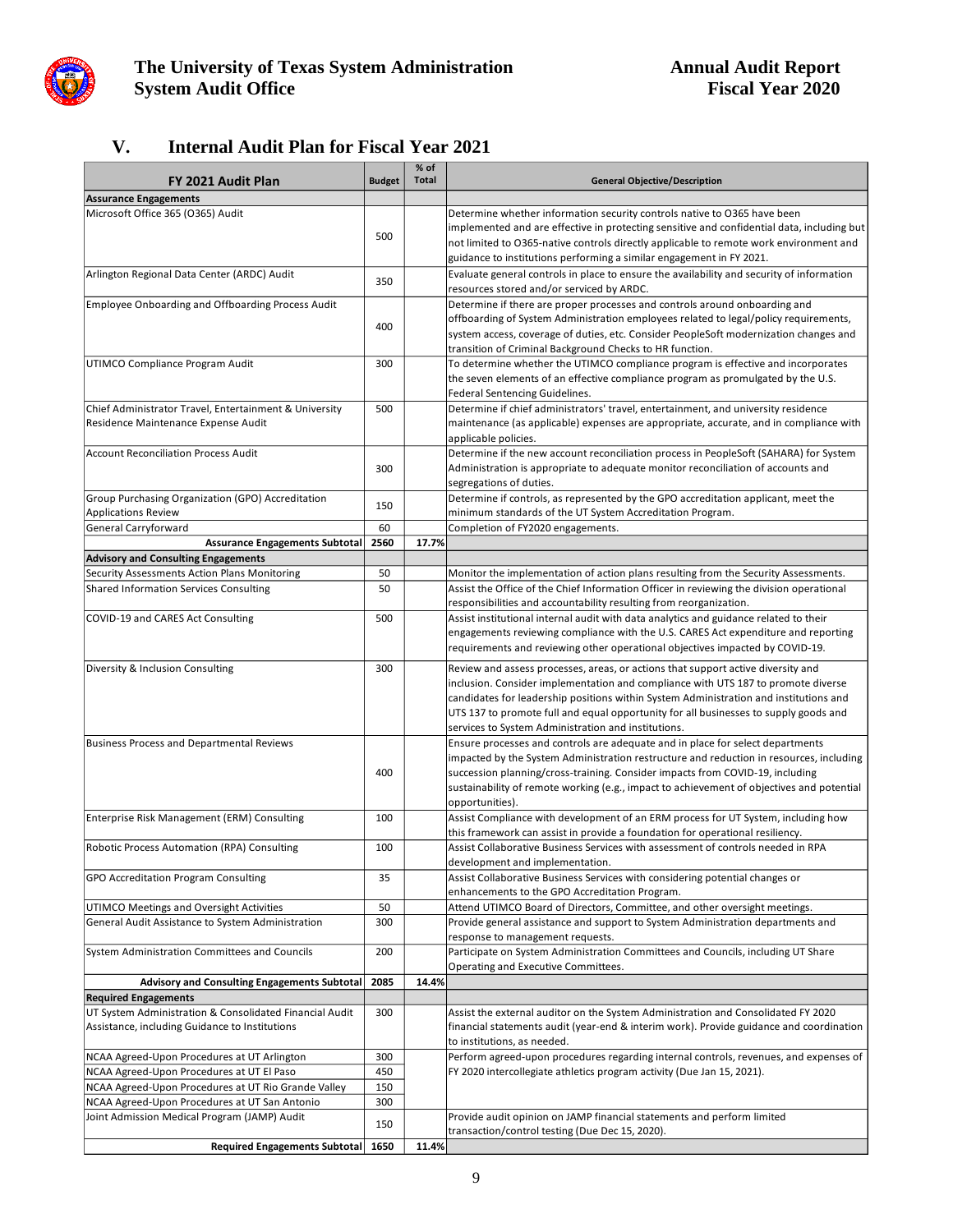

| Investigations                                          |       |        |                                                                                            |
|---------------------------------------------------------|-------|--------|--------------------------------------------------------------------------------------------|
| <b>Investigations Reserve</b>                           | 400   |        | Reserve for investigations that may arise.                                                 |
| <b>Investigations Subtotal</b>                          | 400   | 2.8%   |                                                                                            |
| Reserve                                                 |       |        |                                                                                            |
| <b>TBD Special Requests</b>                             | 800   |        | Assist executive management in addressing unexpected issues.                               |
| <b>Reserve Subtotal</b>                                 | 800   | 5.5%   |                                                                                            |
| <b>Follow-Up</b>                                        |       |        |                                                                                            |
| System Audit Follow Up Procedures                       | 300   |        | Follow-up on open recommendations from previous audits conducted by System Audit.          |
|                                                         |       |        |                                                                                            |
| <b>Follow-Up Subtotal</b>                               | 300   | 2.1%   |                                                                                            |
| <b>Development - Operations</b>                         |       |        |                                                                                            |
| Audit, Compliance, and Risk Management Committee        | 300   |        | Prepare for and attend ACRMC and Board of Regents meetings. May also include other         |
| (ACRMC) and Board of Regents                            |       |        | reports for and requests from Regents.                                                     |
| UT System Administration Internal Audit Committee       | 300   |        | Prepare for and attend System Administration Internal Audit Committee meetings.            |
| Systemwide Annual Risk Assessment and Audit Plan        | 200   |        | Coordinate and conduct institutional audit plan presentations to provide feedback on       |
|                                                         |       |        | draft annual audit plans, prepare the Systemwide annual audit plan for approval by the     |
|                                                         |       |        | ACRMC and analyze Systemwide risk, audit, and issue trends.                                |
| System Audit Office Annual Risk Assessment and Audit    | 300   |        | Facilitate risk assessments used to develop the risk-based System Audit Office's annual    |
| Plan                                                    |       |        | audit plan.                                                                                |
| Systemwide Internal Audit Council                       | 400   |        | Prepare for and attend Internal Audit Council meetings, including efforts on Internal      |
|                                                         |       |        | Audit strategic activities, communication and education among the Chief Audit              |
|                                                         |       |        | Executives.                                                                                |
| Assistance to Institutions - Academic                   |       |        | Provide oversight, guidance, and assistance to the institutional internal audit in various |
| Assistance to Institutions - Health                     |       |        | audit areas, data analytics, etc. Includes attendance at institutional audit committee and |
| Assistance to Institutions - All                        | 1500  |        | other meetings.                                                                            |
| Assistance to Institutions - IT Related                 |       |        |                                                                                            |
| Data Analytics Tool Development                         | 500   |        | Provide data analytics technical operations, script development, guidance, and support.    |
|                                                         |       |        |                                                                                            |
| Systemwide TeamMate Administration                      | 350   |        | Support the Systemwide administration of the audit management software (TeamMate)          |
|                                                         |       |        | used by institutional internal audit. Develop the structure and processes, including job   |
|                                                         |       |        | aids, forms, etc.                                                                          |
| <b>General Communications</b>                           | 100   |        | Develop and deliver communications to institutional internal audit.                        |
| <b>Online Reporting</b>                                 | 100   |        | Collect, track, sort, and post audit reports online.                                       |
| Fraud and Investigation Tracking                        | 100   |        | Track, monitor, and report on fraud and investigation activities.                          |
| Systemwide Internal Audit Reporting                     | 350   |        | Collect and summarize information for Systemwide annual internal audit reporting,          |
|                                                         |       |        | including tracking plan status and reportable findings.                                    |
| System Audit Quality Assurance Activities               | 150   |        | Conduct internal quality assurance activities, including quality related enhancements to   |
|                                                         |       |        | System Audit Office's policies/processes/procedures and implementation of                  |
|                                                         |       |        | recommendations from External Quality Assessment (EQA).                                    |
| <b>External Reporting and Requests</b>                  | 100   |        | Prepare State Auditor's Office (SAO) annual report and other SAO reporting requests.       |
|                                                         |       |        | May also include reports or requests from other external agencies. Includes TEC section    |
|                                                         |       |        | 51.9337(h) compliance work.                                                                |
| TeamMate and Website Maintenance and Management         | 100   |        | Update System Audit's TeamMate software and keep Systemwide Internal Audit and             |
|                                                         |       |        | System Audit Office websites current.                                                      |
| Management of the Internal Audit Activity               | 400   |        | Manage the System Audit Office's internal audit activities such as prioritization and      |
|                                                         |       |        | status updates of engagements.                                                             |
| Development - Operations Subtotal                       | 5250  | 36.2%  |                                                                                            |
| <b>Development - Initiatives and Education</b>          |       |        |                                                                                            |
| Auditor IT Skill Development                            | 150   |        | Ongoing Systemwide Initiative to develop IT audit capabilities in all auditors through     |
|                                                         |       |        | collaboration and education opportunities.                                                 |
| Data Analytics Skill Development                        | 100   |        | Ongoing Systemwide Initiative to develop data analytics capabilities in audit teams        |
|                                                         |       |        |                                                                                            |
|                                                         |       |        | through collaboration and education opportunities.                                         |
| Systemwide Initiative - Recruitment & Retention         | 100   |        | Systemwide Initiative to provide tools, processes, and resources to develop and retain     |
|                                                         |       |        | internal audit talent.                                                                     |
| Quality Program and Metrics Implementation              | 100   |        | Strengthen leading practice and standards use with quality program implementation          |
|                                                         |       |        | (Post TeamMate Implementation/EQA metrics).                                                |
| Resource Capabilities and Knowledge/Resource            | 100   |        | Expand resources and capabilities of auditors and facilitate knowledge/resource            |
| Management                                              |       |        | management development.                                                                    |
| <b>Internal Audit Staff Training</b>                    | 800   |        | Attend Continued Professional Education training.                                          |
| Professional Organizations and Associations             | 100   |        | Participate in professional organizations.                                                 |
| <b>Development - Initiatives and Education Subtotal</b> | 1450  | 10.0%  |                                                                                            |
| <b>Total Budgeted Hours</b>                             | 14495 | 100.0% |                                                                                            |

#### *Risk Assessment/Methodology Used to Develop FY 2021 Annual Audit Plan & High Risks Not Included*

The Audit Plan outlines the internal audit activities that will be performed by the System Audit Office during FY 2021 in accordance with responsibilities established by UT System, the TIAA, the IIA *Standards*, and GAGAS. The plan is prepared using a risk-based approach to ensure that areas and activities with the greatest risk are identified for consideration to be audited. The Audit Plan includes audit work, which is included in the Assurance, Advisory and Consulting, Required, Investigations, and Follow-up sections; Development –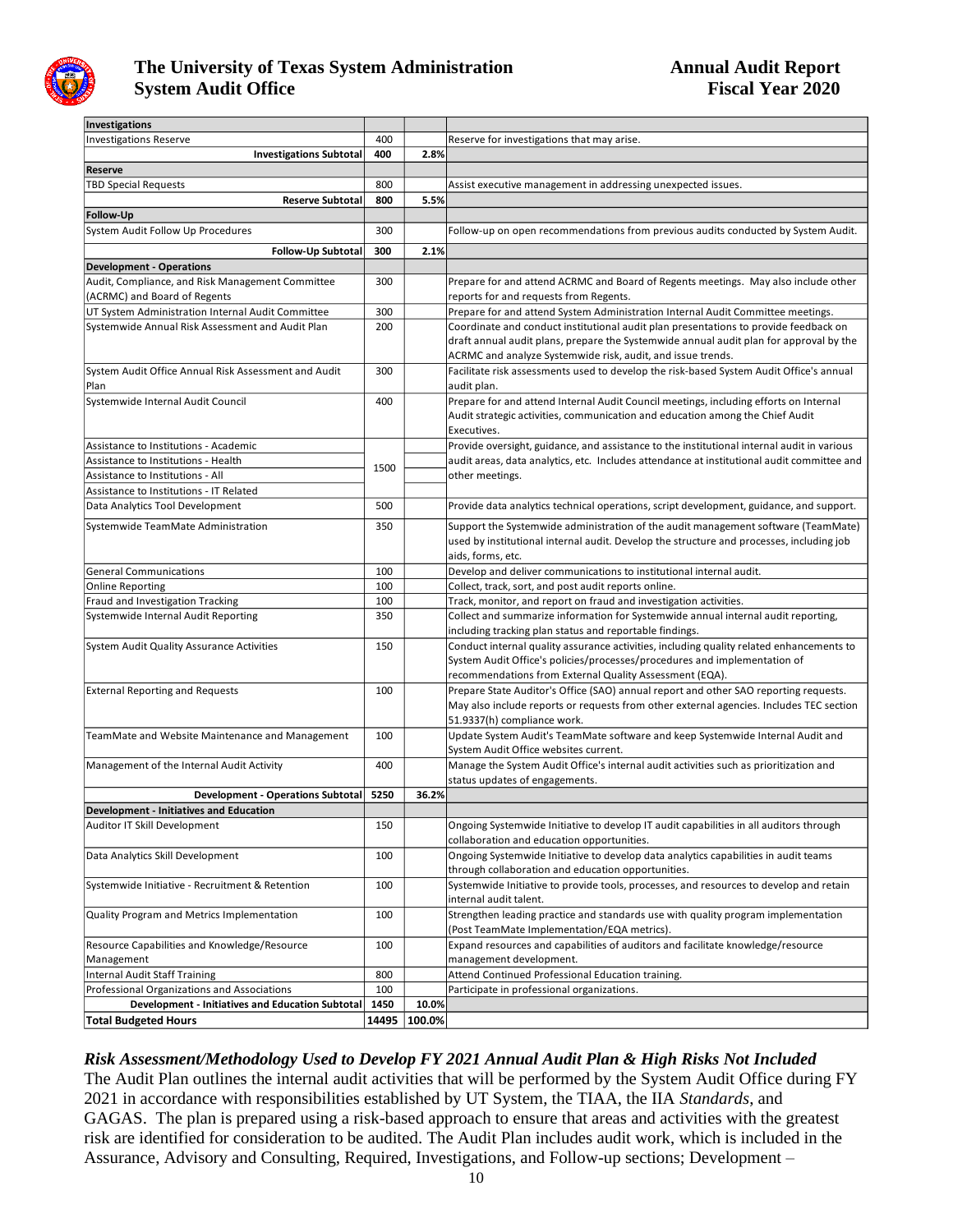

Operations (ongoing System Administration and oversight activities); and Development – Initiatives & Education Operations (ongoing System Administration and oversight activities); and Development – Initiatives & Education (developmental initiatives that may be employed over multiple years). The Audit Plan was approved by the UT System Administration Internal Audit Committee on 7/8/20 and by the UT System Board of Regents' Audit, Compliance, and Risk Management Committee on 8/19/20 as part of the Systemwide Audit Plan.

The System Audit Office's risk assessment approach was accomplished by evaluating important strategic initiatives and operational objectives that were previously defined for each of the System Administration offices. Meetings were held with department heads, members of executive management, and other risk collaborators to review the activities, associated risks, and potential audits and consulting projects. Risks were ranked, based on probability and impact ratings as well as past audit coverage and other interrelated risks. Engagements were identified to address the highest risks. In addition, the FY 2021 Audit Plan includes other required engagements and reserve time for unanticipated items.

As in past years, additional focus was placed on IT risk through collaboration with IT and Information Security leadership to identify and agree upon critical services and functions that could have a significant impact on business objectives. IT risks related to Title 1, Texas Administrative Code, Chapter 202 (Information Security Standards) are considered in the framework used to assess risk, and required information security control standards are included as criteria for all audits in which they apply. Additional focus was placed on IT and information security risks elevated by the pervasive remote work environment deployed in March 2020 due to the COVID-19 pandemic. The FY 2021 Audit Plan includes an audit of the tools and practices currently in use to protect and monitor remote use of UT System Administration information resources and IT assets. In addition, the FY 2021 plan includes hours to monitor actions planned to address results from network assessment and cybersecurity incident response projects commissioned by the Information Security Office, which was postponed from the prior year.

An audit of benefits proportionality for appropriation years 2018-2019 was completed as part of the FY 2020 Audit Plan, as required under Rider 8, page III-48, of the General Appropriations Act (86th Legislature). Because benefits proportionality was not identified as a high-risk area in the annual risk assessment, there are no plans to conduct an audit during FY 2021. An audit of the contracts monitoring process at System Administration was completed in FY 2019, and follow-up procedures conducted in FY 2020, which found four of the six recommendations were implemented. Follow-up on the remaining partially implemented recommendations will be performed in FY 2021. As in prior years, the FY 2021 audit plan includes an engagement to review procurement controls of group purchasing organizations applying to become accredited for use by UT System Administration and UT institutions. The FY 2021 Audit Plan does not include an internal audit related to expenditure transfers, capital budget controls, or other limitation or restriction in the General Appropriations Act; however, these areas may be reviewed as part of the external financial audit.

Additional critical/high risks that were identified but not part of the Audit Plan, were in the general area of information technology. While related engagements are not part of the FY 2021 Annual Audit Plan, there are other mitigating activities and follow-up engagements that address the objectives at risk.

#### **VI.External Audit Services Procured in FY 2020**

The University of Texas System contracted with Deloitte & Touché, LLP (Deloitte) to perform an independent audit of the FY 2019 UT System financial statements (including stand-alone audits at some of the institutions) and an independent audit of the FY 2019 financial statements of The University of Texas Investment Management Company (UTIMCO) Corporation, the Permanent University Fund, the General Endowment Fund, the Permanent Health Fund, the Long Term Fund, and the Intermediate Term Fund (collectively, the Funds). Also, Deloitte performed interim work for the audit of the UT System and Funds' FY 2020 financial statements.

In addition, UT System contracted with Deloitte to complete audits of Cancer Prevention Research Institute of Texas (CPRIT) grants at select UT institutions to conclude on the Schedule of Expenditures of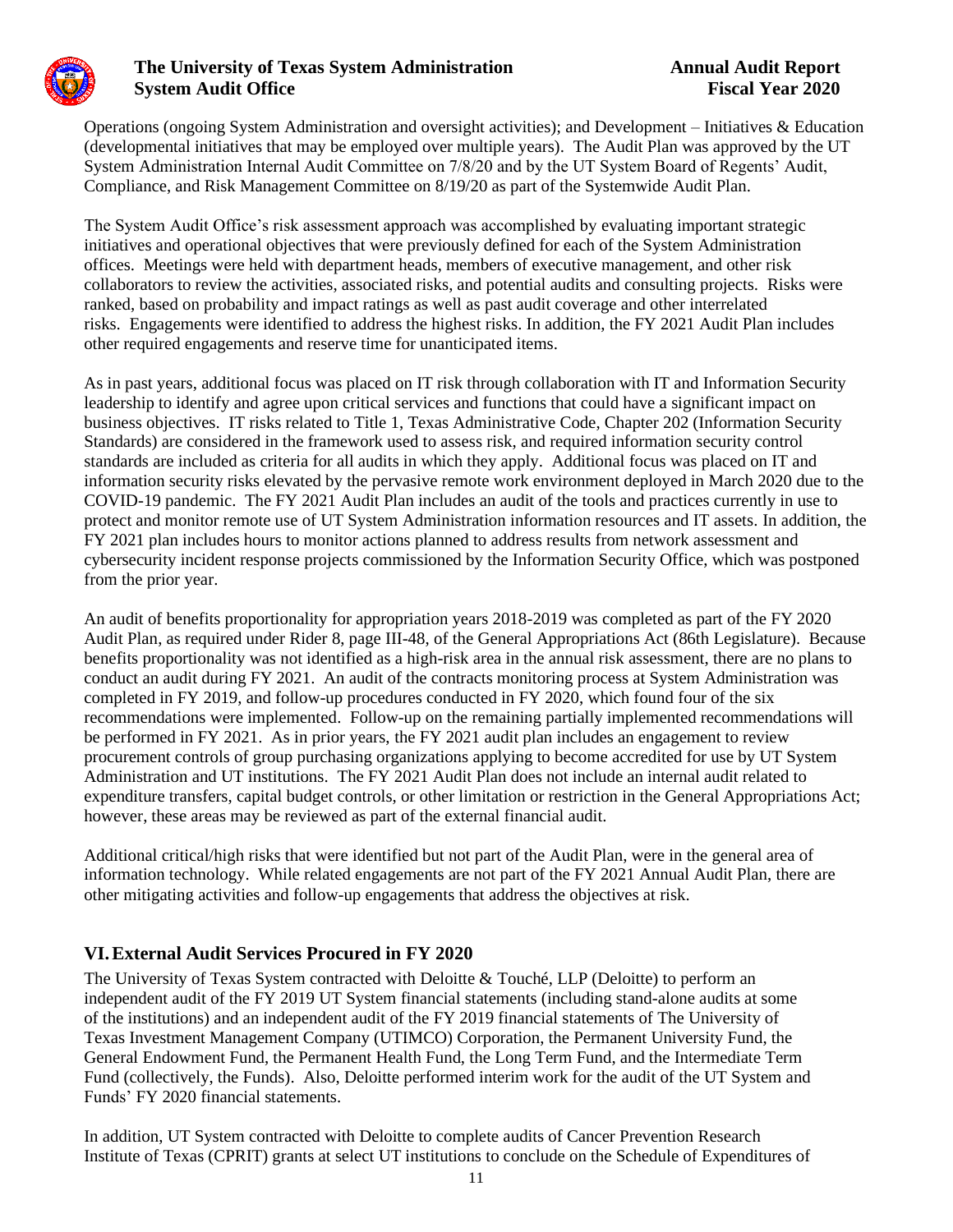

State Awards for the CPRIT program and compliance over CPRIT programs (scope of FY 2019 grant activity). Other UT institutions may separately contract with other vendors to perform agreed upon procedures.

The University of Texas System Administration contracted with Wolcott and Associates to perform benefit audits for the Office of Employee Benefits of employee and retiree medical and prescription insurance claims and contracted with R.L. Townsend and Associates, to perform ongoing construction billing and final contract review audits for the Office of Capital Projects.

## **VII. Reporting Suspected Fraud and Abuse**

Actions taken to implement the requirements of General Appropriations Act (84<sup>th</sup> Legislature), Article IX, Section 7.09, Fraud Reporting and Texas Government Code, Section 321.022 include:

- SAO fraud reporting link on the bottom right of UT System homepage [\(http://www.utsystem.edu/\)](http://www.utsystem.edu/)
- UT System policy UTS118 pertaining to fraudulent activities, including coordination of investigations and reporting of suspected fraud [\(https://www.utsystem.edu/sites/policy-library/policies/uts-118-dishonest-or-fraudulent-activities\)](https://www.utsystem.edu/sites/policy-library/policies/uts-118-dishonest-or-fraudulent-activities)
- UT System Hotline, which provides employees a way to report instances of suspected wrongdoing [\(https://www.utsystem.edu/offices/systemwide-compliance/hotline\)](https://www.utsystem.edu/offices/systemwide-compliance/hotline), including a link to report suspected fraud, waste, and abuse involving state funds to the SAO [\(https://sao.fraud.texas.gov/\)](https://sao.fraud.texas.gov/)
- The System Audit Office continues coordination with Systemwide Compliance and the Office of General Counsel regarding a Systemwide fraud reporting protocol and tool to help ensure consistent and timely communication.

#### **VIII. Contracting Audits**

Senate Bill 65 (86th Legislature, Regular Session) requires the SAO to assign a level of contract monitoring to each of the 25 largest state agencies in a state fiscal year as determined by the Legislative Budget Board (LBB). The rating is based on a variety of factors, including the results of an audit of an applicable agency's contracts and contract processes and controls conducted by the agency's internal auditors.

UT System Administration is one of the 25 designated state agencies. To assist the SAO in performing this function, audit reports related to contracts and contract processes and controls completed by UT System Administration in the last five years (fiscal years 2016 to current) are included below.

| <b>Report Title</b>                              | <b>Report Date</b> | <b>Follow-Up</b>                                                                                                                                              |
|--------------------------------------------------|--------------------|---------------------------------------------------------------------------------------------------------------------------------------------------------------|
| Procurement Workgroup Consulting - GPO           | 05/31/2016         | Not applicable                                                                                                                                                |
| <b>Accreditation Application Reviews</b>         |                    |                                                                                                                                                               |
| Compliance Review - TEC 51.9337                  | 11/01/2016         | Not applicable                                                                                                                                                |
| <b>UTMDACC Procurement Special Review</b>        | 01/31/2017         | Not applicable                                                                                                                                                |
| <b>Contracting and Procurement Process Audit</b> | 01/27/2017         | Not applicable.<br>Improvements were<br>planned and in process<br>when the audit was<br>conducted; therefore, no<br>management action plans<br>were required. |
| GPO Accreditation Application Reviews            | 05/19/2017         | Not applicable                                                                                                                                                |
| <b>UTSW Procurement Special Review</b>           | 05/30/2017         | Not applicable                                                                                                                                                |
| <b>UTMDACC Procurement Special Review</b>        | 07/18/2017         | Not applicable                                                                                                                                                |